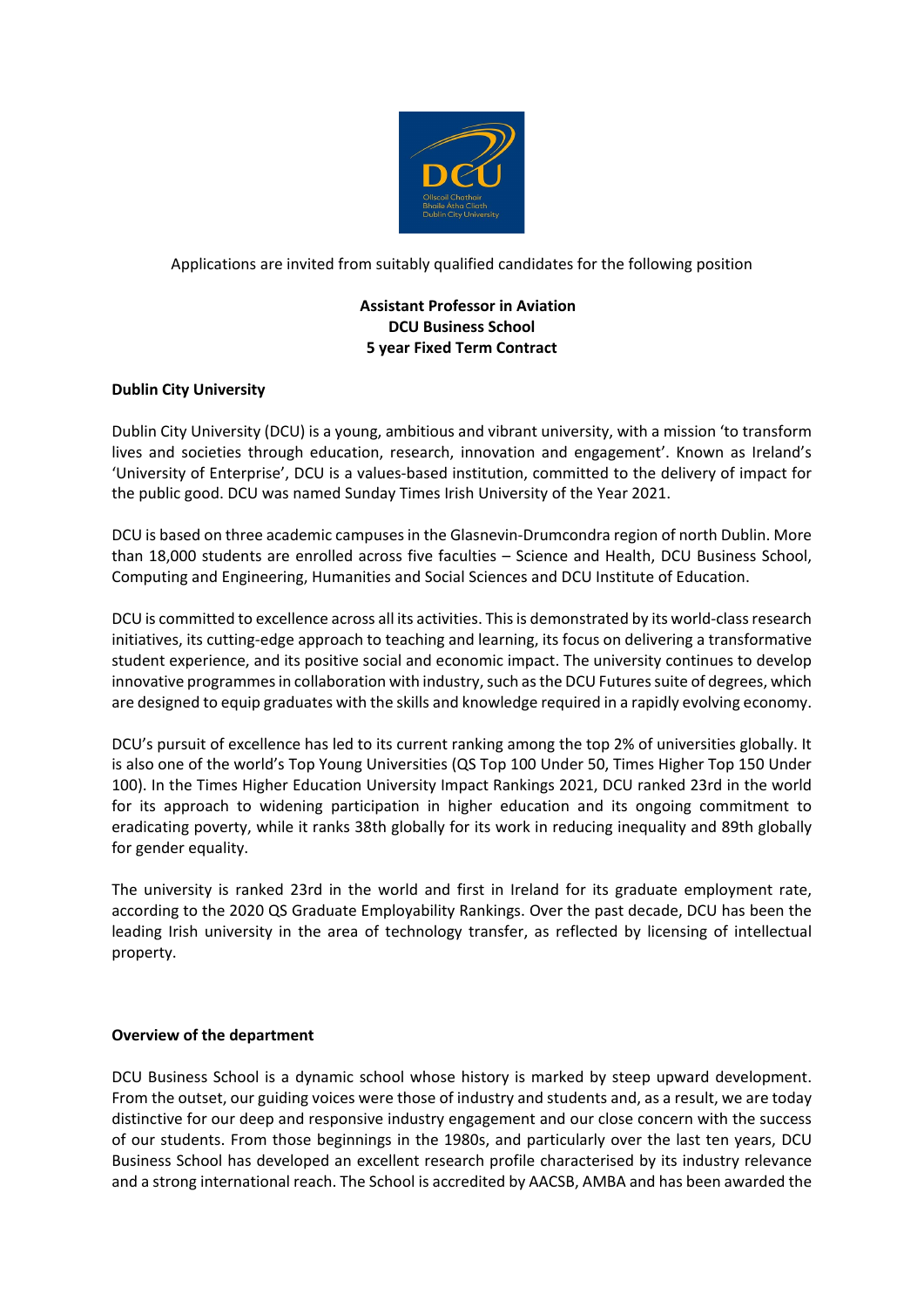Small Business Charter from the Chartered Association of Business Schools. Additionally, our programmes have relevant professional accreditations. DCU Business School is an engaged, innovative internationally-focused school which prides itself on its excellent reputation for impacting students, the academic community, industry and wider society.

### **Role Profile**

The successful individual will be a member of the Work, Psychology and Strategy Group in DCU Business School. S/he will conduct high quality research and teaching in aviation management and will also participate in the School's external engagement activities. Further, the successful candidate is expected to contribute to programme management, research supervision and the service activities of the School and University.

Further information concerning DCU Business School is provided in the Information Pack for Candidates available here: [DCU Business Academic Recruitment-Brochure-2022.pdf](file://ad/data/DEPT/HR/ALL/HR-Staff%20work%20folders/Emer%20McKenna/DCU%20Business%20Academic%20Recruitment-Brochure-2022.pdf)

#### **Duties and Responsibilities**

Please refer to the job description for a list of duties and responsibilities associated with this role.

#### **External Engagement**

To enhance the reputation and impact of DCU Business School through engagement in external academic, business, professional, public sector and community activities (approved by the Executive Dean, where appropriate).

# **Qualifications and Experience**

Candidates must have a PhD (or be close to submitting a PhD for examination) in Aviation Management or a related discipline (e.g. Network Management, Aviation Operations, Aviation Regulation, Aircraft Leasing, Aviation Safety Management) and have a strong academic record. Previous teaching and research experience is required and a relevant professional qualification, where appropriate, is welcomed. Relevant industry experience and / or experience of statistical and quantitative analysis of aviation data is desirable.

We are seeking candidates who have a well-defined research plan and the capability to publish in high impact international journals. Candidates should have (or be able to develop) international networks and partnerships. Candidates should also demonstrate excellent interpersonal and communication skills consistent with the highest quality of teaching and learning, together with evidence of successful teamwork and a collegial approach.

The successful candidate will have the opportunity to play an important role in the further development of the School's national and international reputation, and to make a significant contribution to the research activity and industry engagement of the School and to the design, delivery and management of programmes at undergraduate, postgraduate and executive levels.